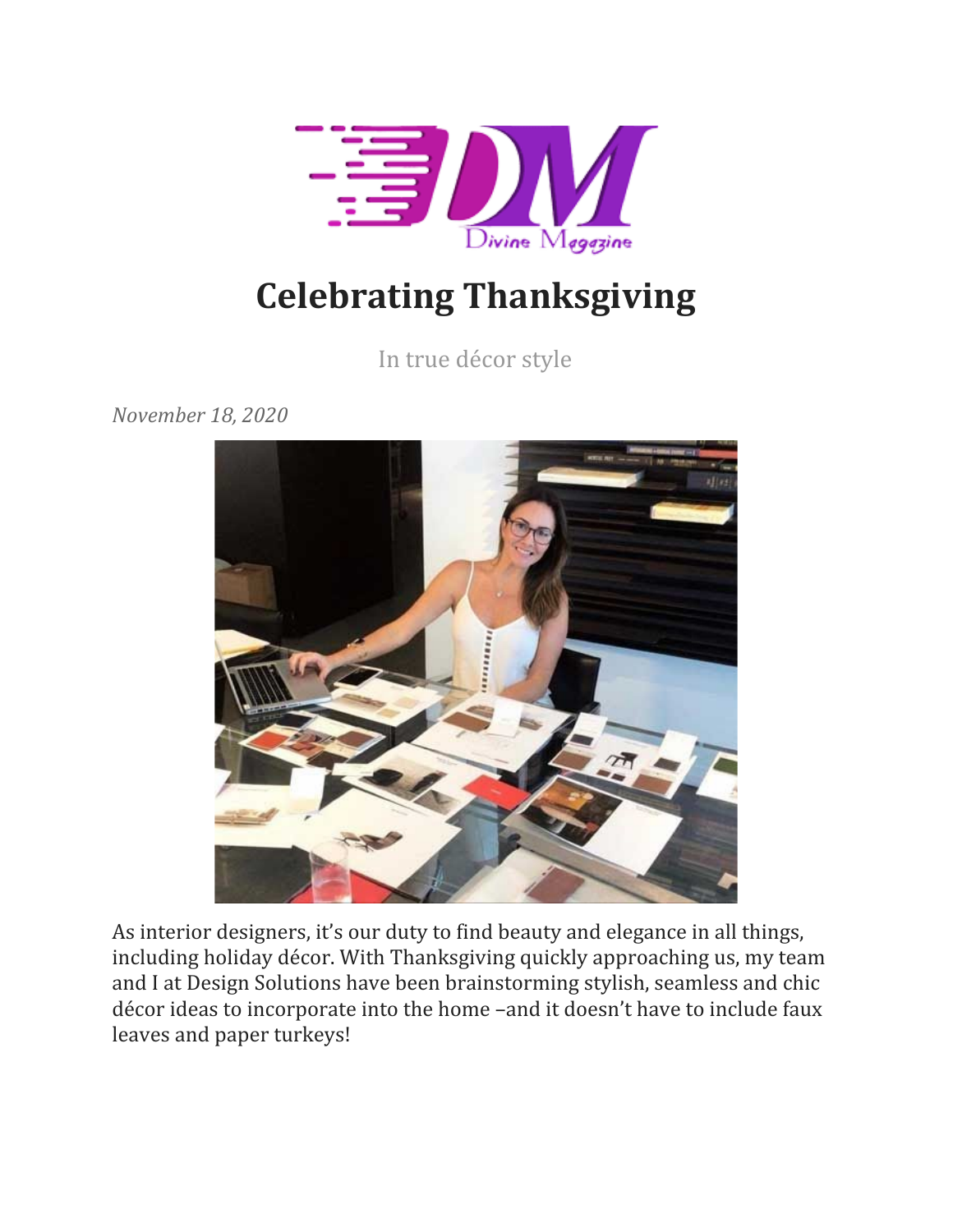## **Here are some simple, yet tasteful tips to help you conquer Thanksgiving in style:**

**Set up your color palette:** Having your color palette determined from the start will help you select and bring all items together in record time and with ease. We recommend neutral, effortless, and elegant colors that won't clash with the rest of the home. These include white, gold, beige, burgundy and hunter green. Remember, the color scheme is everything when it comes to setting up your home.

**Add accessories:** Once you have your color palette as a guide, use this to select your decorative pillows, throws, candles, flower bouquets, etc. These items not only help you fill the space and add allure, but can also serve to add comfort, warmth, and charm to the home. If you don't know where to start, try the beginning – your entry. Whether it be your front door or foyer, do not make the mistake of neglecting this area that not only greets your guest(s), but also sets the tone for the rest of your living space. Try incorporating oversized pumpkins, or if you want to keep it simple, try festive yet elegant greenery such as orange roses, yellow sunflowers, gold cushion poms, rust cushion mums, seeded eucalyptus, oregonia and magnolia leaves. Don't forget to make use of your mantel -with a few accessories, you can leave guests feeling captivated and enchanted.

**The home bar:** What makes a great get together during holiday gatherings is the perfect home bar. Add some pizzazz to your home bar by adding a seasonal flower arrangement, candles with striking holders, and adorn it with a copper colander filled with mini pumpkins, apples, or pears.

**Try unconventional methods:** When creating the perfect dining table set, it's not necessary to go the traditional route. Replace the fall leaf set up with batches of wheat, use white pitchers as vases, add textured glasses, and go for the modern farmhouse look. Ditch traditional glass candles and consider using long white candles with sculptural holders for that extra dramatic look every dining table needs. The ambiance that beautifully placed candles can add to a table setting is the difference between an unmemorable meal and an unforgettable gathering.

**Lighting is key:** For Thanksgiving, you should try warm lighting. A combination of fresh greenery and flowers with warm lighting is likely to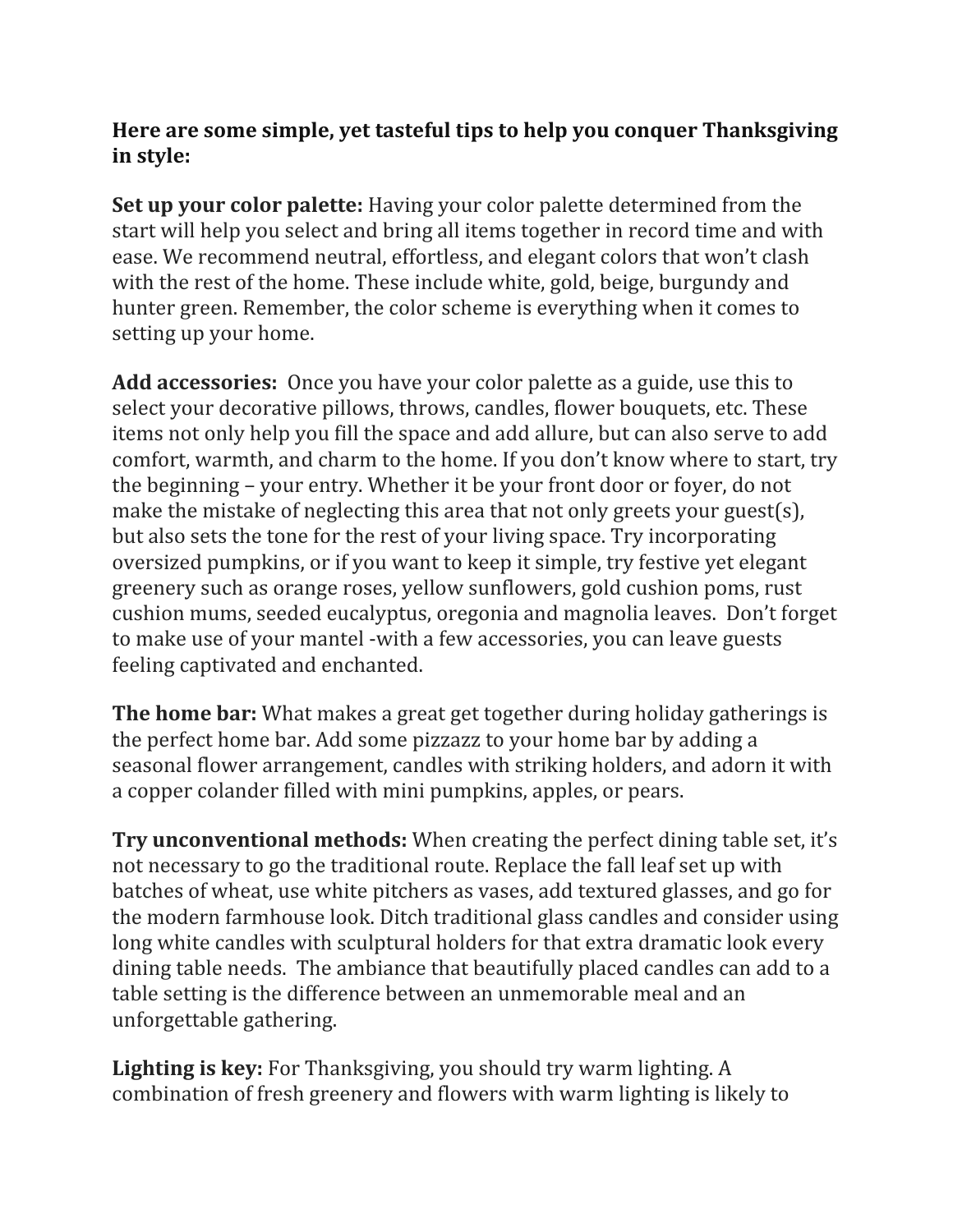make all the difference. Don't be afraid to try something different and incorporate some indoor string lighting for your mantle or make the switch to dimmable light switches. And of course, don't forget those awe-inspiring candles which are best scattered throughout the home.

**Add personal touches:** No matter what décor you use, don't forget to keep it true to who you are. You can do this by adding those personal touches that define and represent you. One creative way to achieve this is by adding a chalkboard as an accent wall piece and writing a personal message on it. You can handwrite a note of gratitude, love and appreciation to all of your Turkey Day guests this year. Not only will this be a meaningful touch, but the chalkboard can continue to be reused for the remaining holiday months and throughout the year!

**The statement piece:** A fall pumpkin table would make the ideal statement piece. Gourds of different sizes, textures, and colors will make this seasonal tableau the ideal foyer statement piece. Pumpkins are extremely versatile. Left whole, they can sit at many angles to give everyone at the table a beautiful view. Cut open, they make great flower holders or a classic Halloween light. While most popular in orange, white and speckled pumpkins offer new options for color schemes. Of course, if you can't find a pumpkin in a color you like, you can always paint it or top it with glitter. Add some cranberry vines, pine boughs, or cones for a color and texture contrast. Vine balls, in all colors, work well against the ribbed pumpkin exterior. Glass, crystal, and silver goblets are just a few options for display and don't forget to incorporate ribbon and bows.

**Tasteful menu display:** Thanksgiving revolves around food—spend a little extra prep time on displaying the menu. Guests will love knowing what delicious dishes they will be eating in advance. For your home menu, try using multiple eye magnets, including shaded boxes and frames with both solid and dotted lines. Elements like ribbons and arrows help your eye travel down the page. Keep in mind your color palette when designing your home menu (here's a special tip: for menus- red and blue are generally thought to help trigger appetite!)

**Photo place cards:** Instead of written place cards, show your family and guests' personality with individually framed name cards at each place setting. Thanksgiving is about family, friends, and fun, so try using a funny picture of